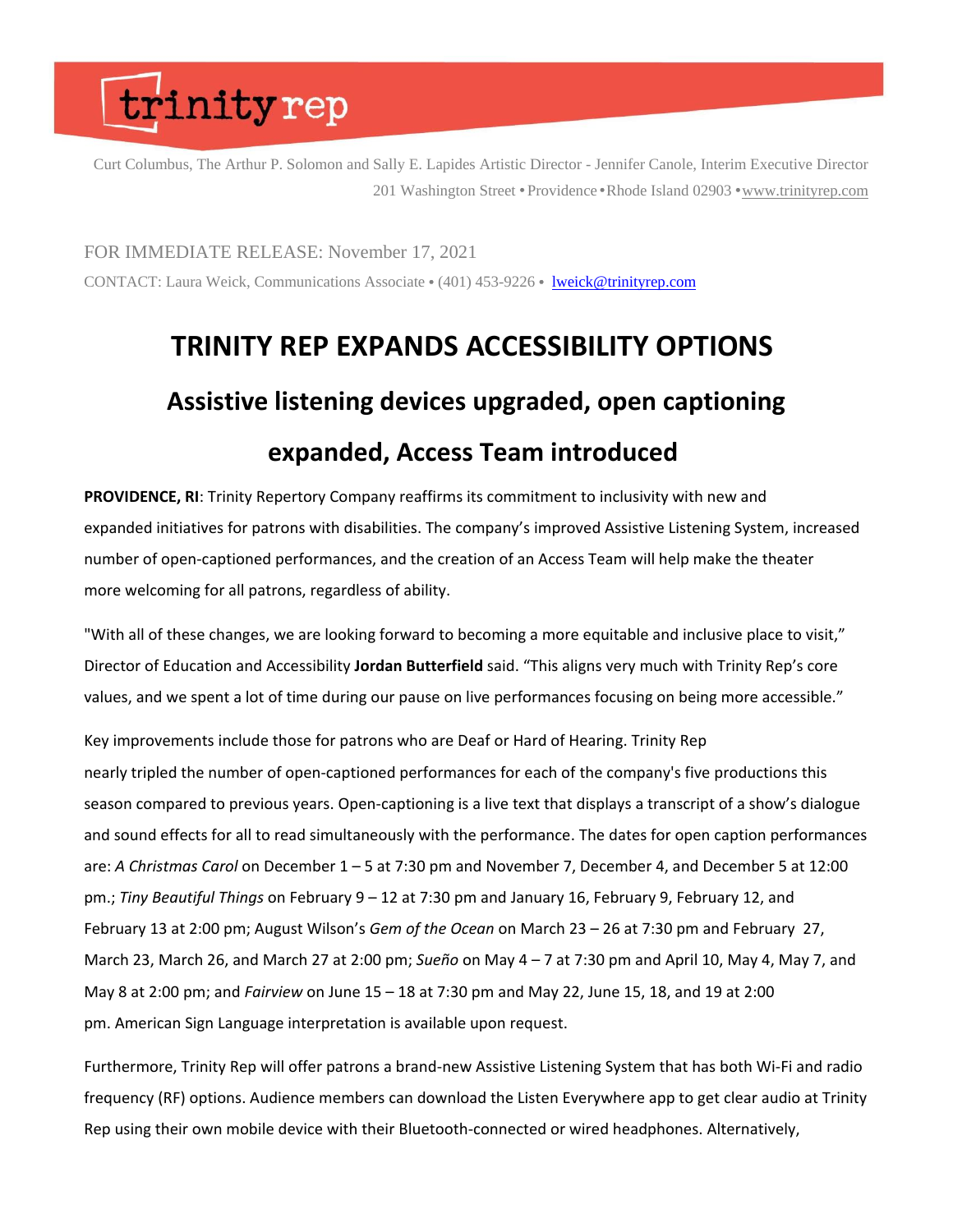## trinityrep

radio system devices with standard headphones are available for loan to patrons and do not require a smart device or Wi-Fi connection. Both of these options are available at no charge. The new ALD system was funded in part by Ocean State Charities Trust and the Vigneron Memorial Fund.

Trinity Rep will be adding an Access Team of volunteer ushers, led by House Services Manager **Suzanne Tidwell,** who will be on-call for patrons before, during, and after performances. This trained team will help patrons and their companions who need additional support, which may include but is not limited to: assisting patrons who use wheelchairs, walkers, and assistive listening devices; escorting guests to concessions or restrooms during a show; staying with a patron when their companion is away; easing guests with sensory processing disorders into the theater; or checking in with them during intermission to make sure their needs are met. Trinity Rep is currently training volunteer ushers to work on the Access Team, and expects it to roll out in the spring.

Trinity Rep also continues to accommodate those sensitive to lights and sounds, such as people with autism, PTSD, or sensory processing disorders. The Sensory-Friendly series of performances are identical to other performances but feature a lantern in the theater that will light up to warn audiences when a loud sound or flashing lights are about to come. This year's Sensory-Friendly performances are as follows: *Tiny Beautiful Things* on February 2 at 7:30 pm; August Wilson's *Gem of the Ocean* on March 16 at 7:30 pm; *Sueño* on April 27 at 7:30 pm; and *Fairview* on June 8 at 7:30 pm.

Trinity Rep's Lederer Theater Center is wheelchair and limited-mobility accessible, with elevator services and exclusive accessible seating areas. For more information regarding Trinity Rep and accessibility, please visit www.trinityrep.com/accessibility.

#### **TRINITY REPERTORY COMPANY**

Rhode Island's Tony Award-winning theater, Trinity Rep has created unparalleled professional theater for and with its community since its founding in 1963. Trinity Rep strives to facilitate human connection and has been a driving force behind the creativity that fuels and defines the region for more than 50 years.

Trinity Rep is committed to reinventing the public square and inspiring dialogue by creating emotionallystimulating live productions that range from classical to contemporary and innovative education programs for all ages and abilities. Its annual production of *A Christmas Carol* has brought families together for more than four decades and made memories for over a million audience members. The 2021-22 Season will launch in November with the holiday classic and continue with four subscription series productions which will run January